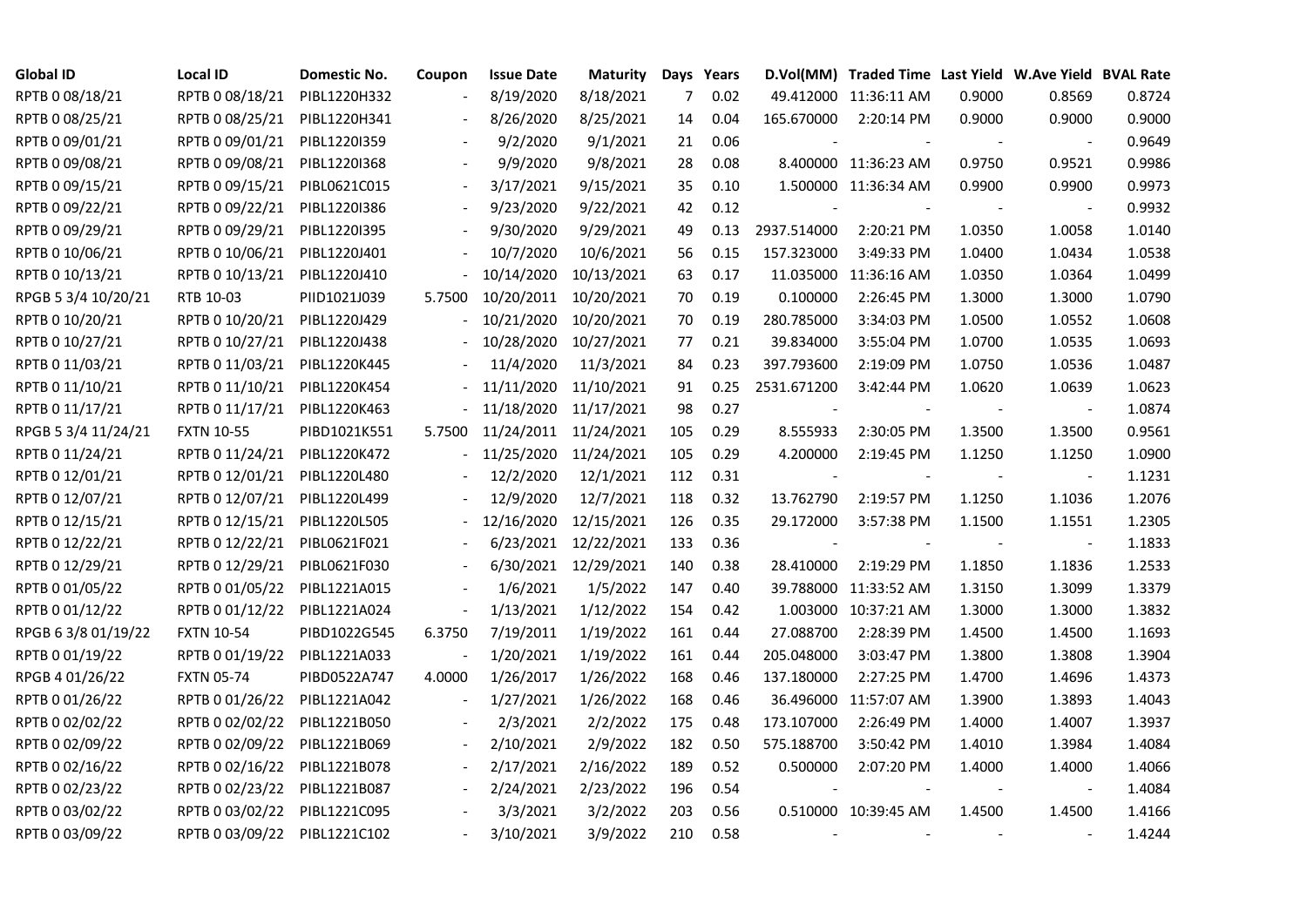| <b>Global ID</b>     | <b>Local ID</b>   | Domestic No. | Coupon                   | <b>Issue Date</b> | <b>Maturity</b> |     | Days Years |                | D.Vol(MM) Traded Time Last Yield W.Ave Yield BVAL Rate |        |                          |        |
|----------------------|-------------------|--------------|--------------------------|-------------------|-----------------|-----|------------|----------------|--------------------------------------------------------|--------|--------------------------|--------|
| RPGB 15 03/14/22     | <b>FXTN 20-02</b> | PIBD2022C021 | 15.0000                  | 3/14/2002         | 3/14/2022       | 215 | 0.59       |                |                                                        |        |                          | 1.3270 |
| RPTB 0 03/16/22      | RPTB 0 03/16/22   | PIBL1221C111 |                          | 3/17/2021         | 3/16/2022       | 217 | 0.59       |                |                                                        |        |                          | 1.4323 |
| RPTB 0 03/23/22      | RPTB 0 03/23/22   | PIBL1221C120 |                          | 3/24/2021         | 3/23/2022       | 224 | 0.61       |                |                                                        |        | $\blacksquare$           | 1.4400 |
| RPTB 0 03/30/22      | RPTB 0 03/30/22   | PIBL1221C139 | $\blacksquare$           | 3/31/2021         | 3/30/2022       | 231 | 0.63       |                |                                                        |        | $\blacksquare$           | 1.4611 |
| RPTB 0 04/06/22      | RPTB 0 04/06/22   | PIBL1221D147 |                          | 4/7/2021          | 4/6/2022        | 238 | 0.65       |                |                                                        |        |                          | 1.4467 |
| RPTB 0 04/13/22      | RPTB 0 04/13/22   | PIBL1221D156 |                          | 4/14/2021         | 4/13/2022       | 245 | 0.67       |                |                                                        |        |                          | 1.4266 |
| RPTB 0 04/20/22      | RPTB 0 04/20/22   | PIBL1221D165 |                          | 4/21/2021         | 4/20/2022       | 252 | 0.69       | 10.000000      | 2:18:22 PM                                             | 1.4750 | 1.4750                   | 1.4714 |
| RPTB 0 04/27/22      | RPTB 0 04/27/22   | PIBL1221D174 |                          | 4/28/2021         | 4/27/2022       | 259 | 0.71       |                |                                                        |        | $\blacksquare$           | 1.4902 |
| RPTB 0 05/04/22      | RPTB 0 05/04/22   | PIBL1221E182 |                          | 5/5/2021          | 5/4/2022        | 266 | 0.73       |                | 700.000000 10:50:58 AM                                 | 1.5000 | 1.5000                   | 1.4915 |
| RPTB 0 05/11/22      | RPTB 0 05/11/22   | PIBL1221E191 |                          | 5/12/2021         | 5/11/2022       | 273 | 0.75       |                |                                                        |        | $\blacksquare$           | 1.5014 |
| RPTB 0 05/18/22      | RPTB 0 05/18/22   | PIBL1221E208 | $\frac{1}{2}$            | 5/19/2021         | 5/18/2022       | 280 | 0.77       |                |                                                        |        | $\overline{a}$           | 1.5045 |
| RPTB 0 05/25/22      | RPTB 0 05/25/22   | PIBL1221E217 |                          | 5/26/2021         | 5/25/2022       | 287 | 0.79       |                |                                                        |        | $\overline{\phantom{a}}$ | 1.5358 |
| RPTB 0 06/01/22      | RPTB 0 06/01/22   | PIBL1221F225 |                          | 6/2/2021          | 6/1/2022        | 294 | 0.81       | 116.100000     | 3:02:33 PM                                             | 1.5350 | 1.5350                   | 1.5248 |
| RPTB 0 06/08/22      | RPTB 0 06/08/22   | PIBL1221F234 |                          | 6/9/2021          | 6/8/2022        | 301 | 0.82       |                | 5.000000 10:44:15 AM                                   | 1.5250 | 1.5250                   | 1.5433 |
| RPTB 0 06/15/22      | RPTB 0 06/15/22   | PIBL1221F243 |                          | 6/16/2021         | 6/15/2022       | 308 | 0.84       |                | 39.000000 11:51:43 AM                                  | 1.5500 | 1.5500                   | 1.5433 |
| RPTB 0 06/22/22      | RPTB 0 06/22/22   | PIBL1221F252 |                          | 6/23/2021         | 6/22/2022       | 315 | 0.86       |                | 31.000000 11:51:45 AM                                  | 1.5500 | 1.5500                   | 1.5648 |
| RPTB 0 06/29/22      | RPTB 0 06/29/22   | PIBL1221F261 | $\overline{\phantom{a}}$ | 6/30/2021         | 6/29/2022       | 322 | 0.88       | 300.203000     | 2:30:14 PM                                             | 1.5650 | 1.5650                   | 1.5631 |
| RPGB 4 3/4 07/04/22  | <b>FXTN 03-24</b> | PIBD0322G247 | 4.7500                   | 7/4/2019          | 7/4/2022        | 327 | 0.90       | 63.850000      | 2:25:41 PM                                             | 1.5000 | 1.4648                   | 1.4499 |
| RPTB 0 07/06/22      | RPTB 0 07/06/22   | PIBL1221G279 | $\overline{\phantom{a}}$ | 7/7/2021          | 7/6/2022        | 329 | 0.90       |                |                                                        |        |                          | 1.5639 |
| RPTB 0 07/13/22      | RPTB 0 07/13/22   | PIBL1221G288 | $\blacksquare$           | 7/14/2021         | 7/13/2022       | 336 | 0.92       |                | 1.010000 11:07:54 AM                                   | 1.5950 | 1.5950                   | 1.5970 |
| RPTB 0 07/20/22      | RPTB 0 07/20/22   | PIBL1221G297 | $\blacksquare$           | 7/21/2021         | 7/20/2022       | 343 | 0.94       | 16.200000      | 3:03:40 PM                                             | 1.6000 | 1.6015                   | 1.6189 |
| RPTB 0 07/27/22      | RPTB 0 07/27/22   | PIBL1221G304 | $\Box$                   | 7/28/2021         | 7/27/2022       | 350 | 0.96       |                | 1.000000 10:53:22 AM                                   | 1.6000 | 1.6000                   | 1.6105 |
| RPGB 4 7/8 08/02/22  | <b>FXTN 10-56</b> | PIBD1022H562 | 4.8750                   | 8/2/2012          | 8/2/2022        | 356 | 0.98       |                |                                                        |        |                          | 1.5050 |
| RPTB 0 08/03/22      | RPTB 0 08/03/22   | PIBL1221H312 |                          | 8/4/2021          | 8/3/2022        | 357 | 0.98       | 501.299000     | 3:05:46 PM                                             | 1.6200 | 1.6066                   | 1.6095 |
| RPTB 0 08/10/22      | RPTB 0 08/10/22   | PIBL1221H321 | $\blacksquare$           | 8/11/2021         | 8/10/2022       | 364 | 1.00       | 476.314000     | 3:30:52 PM                                             | 1.6110 | 1.6107                   | 1.6110 |
| RPGB 4 3/4 09/13/22  | <b>FXTN 10-57</b> | PIBD1022I570 | 4.7500                   | 9/13/2012         | 9/13/2022       | 398 | 1.09       |                |                                                        |        | $\overline{\phantom{a}}$ | 1.5504 |
| RPGB 12 3/4 10/17/22 | <b>FXTN 20-03</b> | PIBD2022J033 | 12.7500                  | 10/17/2002        | 10/17/2022      | 432 | 1.18       |                |                                                        |        | $\blacksquare$           | 1.5863 |
| RPGB 4 5/8 12/04/22  | RTB 05-11         | PIID0522L114 | 4.6250                   | 12/4/2017         | 12/4/2022       | 480 | 1.31       | 140.140000     | 2:32:18 PM                                             | 1.6000 | 1.6399                   | 1.6459 |
| RPGB 4 12/06/22      | <b>FXTN 10-58</b> | PIBD1022L585 | 4.0000                   | 12/6/2012         | 12/6/2022       | 482 | 1.32       | 1130.750000    | 3:07:09 PM                                             | 1.6750 | 1.6797                   | 1.7000 |
| RPGB 4 3/8 02/11/23  | RTB 03-10         | PIID0323B101 | 4.3750                   | 2/11/2020         | 2/11/2023       | 549 | 1.50       | 1094.500000    | 3:10:53 PM                                             | 1.7000 | 1.6932                   | 1.7177 |
| RPGB 13 02/20/23     | <b>FXTN 20-04</b> | PIBD2023B048 | 13.0000                  | 2/20/2003         | 2/20/2023       | 558 | 1.53       |                |                                                        |        |                          | 1.7194 |
| RPGB 5 1/2 03/08/23  | <b>FXTN 05-75</b> | PIBD0523C752 | 5.5000                   | 3/8/2018          | 3/8/2023        | 574 | 1.57       |                | 2.500000 11:51:41 AM                                   | 1.9500 | 1.9500                   | 1.7050 |
| RPGB 3 1/2 04/21/23  | <b>FXTN 07-58</b> | PIBD0723D588 | 3.5000                   | 4/21/2016         | 4/21/2023       | 618 | 1.69       |                | 3.000000 11:13:17 AM                                   | 1.9500 | 1.9500                   | 1.7059 |
| RPGB 11 7/8 05/29/23 | <b>FXTN 20-05</b> | PIBD2023E054 | 11.8750                  | 5/29/2003         | 5/29/2023       | 656 | 1.80       | $\blacksquare$ |                                                        |        |                          | 1.8229 |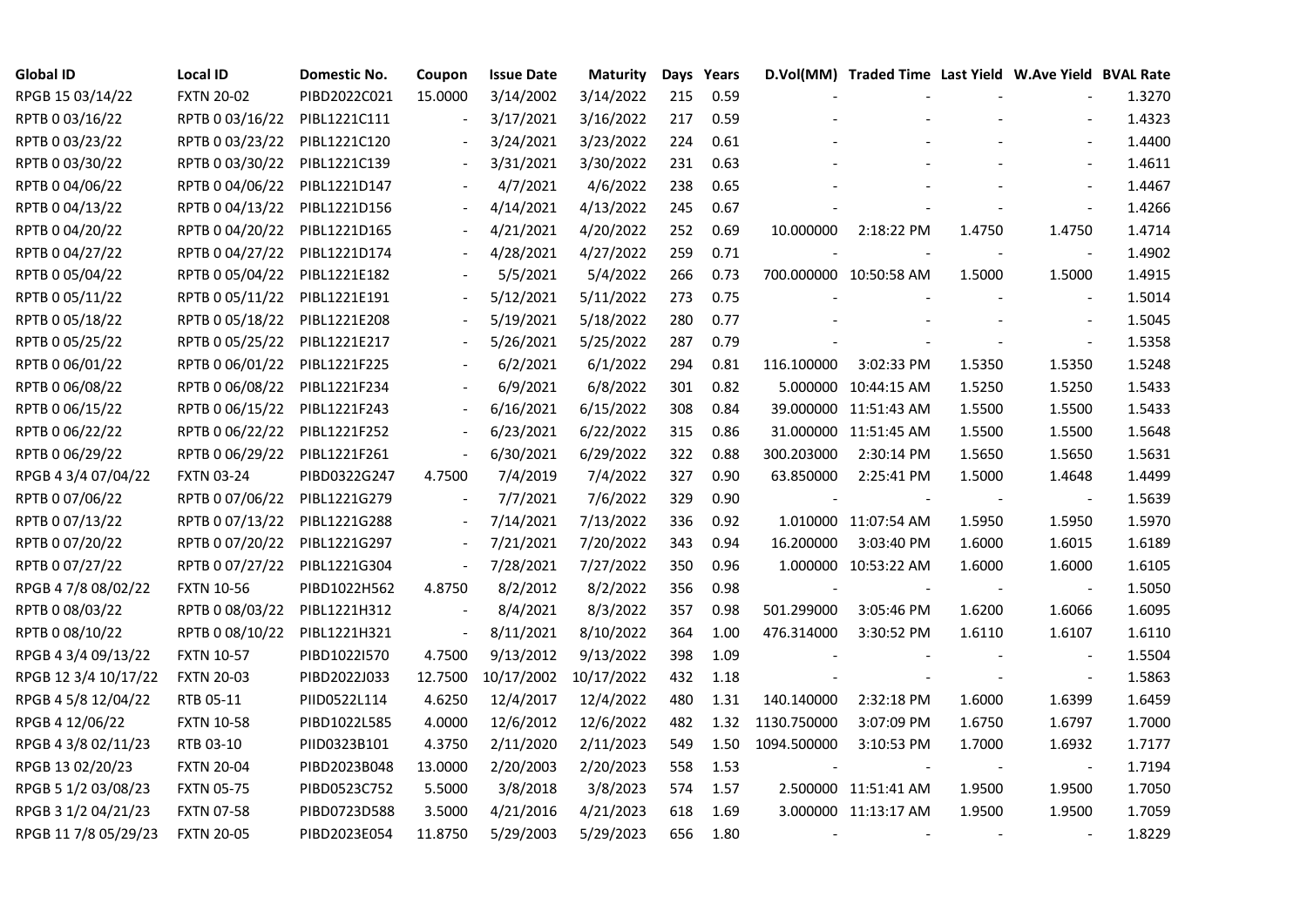| <b>Global ID</b>     | <b>Local ID</b>   | Domestic No. | Coupon  | <b>Issue Date</b> | <b>Maturity</b>  |     | Days Years |             | D.Vol(MM) Traded Time Last Yield W.Ave Yield BVAL Rate |                          |                          |        |
|----------------------|-------------------|--------------|---------|-------------------|------------------|-----|------------|-------------|--------------------------------------------------------|--------------------------|--------------------------|--------|
| RPGB 3 1/4 08/15/23  | RTB 10-04         | PIID1023H046 | 3.2500  | 8/15/2013         | 8/15/2023        | 734 | 2.01       |             | 10.000000 10:20:23 AM                                  | 1.9700                   | 1.9700                   | 1.9964 |
| RPGB 2 3/8 09/10/23  | <b>FXTN 03-25</b> | PIBD0323I252 | 2.3750  | 9/10/2020         | 9/10/2023        | 760 | 2.08       |             | 1.000000 11:34:47 AM                                   | 1.9375                   | 1.9375                   | 1.9195 |
| RPGB 11 3/8 10/23/23 | <b>FXTN 20-06</b> | PIBD2023J068 | 11.3750 | 10/23/2003        | 10/23/2023       | 803 | 2.20       |             |                                                        |                          | $\overline{\phantom{a}}$ | 1.9651 |
| RPGB 2 3/8 03/09/24  | RTB 03-11         | PIID0324C115 | 2.3750  | 3/9/2021          | 3/9/2024         | 941 | 2.58       | 62.605000   | 3:37:18 PM                                             | 2.2350                   | 2.2103                   | 2.2444 |
| RPGB 6 1/4 03/12/24  | RTB 05-12         | PIID0524C129 | 6.2500  | 3/12/2019         | 3/12/2024        | 944 | 2.59       | 43.800000   | 3:19:37 PM                                             | 2.1850                   | 2.1780                   | 2.2082 |
| RPGB 4 1/2 04/20/24  | <b>FXTN 07-59</b> | PIBD0724D595 | 4.5000  | 4/20/2017         | 4/20/2024        | 983 | 2.69       |             |                                                        |                          | $\blacksquare$           | 2.1369 |
| RPGB 12 3/8 06/03/24 | <b>FXTN 20-07</b> | PIBD2024F075 | 12.3750 | 6/3/2004          | 6/3/2024 1,027   |     | 2.81       |             |                                                        |                          | $\blacksquare$           | 2.1778 |
| RPGB 12 7/8 08/05/24 | <b>FXTN 20-08</b> | PIBD2024H086 | 12.8750 | 8/5/2004          | 8/5/2024 1,090   |     | 2.98       |             |                                                        |                          | $\blacksquare$           | 2.2366 |
| RPGB 4 1/8 08/20/24  | <b>FXTN 10-59</b> | PIBD1024H595 | 4.1250  | 8/20/2014         | 8/20/2024 1,105  |     | 3.03       | 1.500000    | 2:27:35 PM                                             | 2.4000                   | 2.4000                   | 2.3070 |
| RPGB 4 1/4 10/17/24  | <b>FXTN 05-76</b> | PIBD0524J762 | 4.2500  | 10/17/2019        | 10/17/2024 1,163 |     | 3.18       | 3.000000    | 2:27:18 PM                                             | 2.3750                   | 2.3750                   | 2.3389 |
| RPGB 13 3/4 11/11/24 | <b>FXTN 20-09</b> | PIBD2024K091 | 13.7500 | 11/11/2004        | 11/11/2024 1,188 |     | 3.25       |             |                                                        |                          | $\blacksquare$           | 2.3282 |
| RPGB 5 3/4 04/12/25  | FXTN 07-61        | PIBD0725D618 | 5.7500  | 4/12/2018         | 4/12/2025 1,340  |     | 3.67       | 10.000000   | 2:20:42 PM                                             | 2.5000                   | 2.5000                   | 2.5043 |
| RPGB 12 1/8 04/14/25 | <b>FXTN 20-10</b> | PIBD2025D103 | 12.1250 | 4/14/2005         | 4/14/2025 1,342  |     | 3.67       |             |                                                        |                          | $\overline{\phantom{a}}$ | 2.4721 |
| RPGB 2 5/8 08/12/25  | RTB 05-13         | PIID0525H130 | 2.6250  | 8/12/2020         | 8/12/2025 1,462  |     | 4.00       | 134.105000  | 3:49:02 PM                                             | 2.5600                   | 2.5491                   | 2.5516 |
| RPGB 3 5/8 09/09/25  | <b>FXTN 10-60</b> | PIBD10251608 | 3.6250  | 9/9/2015          | 9/9/2025 1,490   |     | 4.08       | 42.500000   | 3:50:29 PM                                             | 2.5750                   | 2.5798                   | 2.5004 |
| RPGB 12 1/8 10/20/25 | <b>FXTN 20-11</b> | PIBD2025J116 | 12.1250 | 10/20/2005        | 10/20/2025 1,531 |     | 4.19       |             |                                                        |                          |                          | 2.6511 |
| RPGB 18 1/4 11/29/25 | <b>FXTN 25-01</b> | PIBD2525K015 | 18.2500 | 11/29/2000        | 11/29/2025 1,571 |     | 4.30       |             |                                                        |                          | $\overline{\phantom{a}}$ | 2.6899 |
| RPGB 10 1/4 01/19/26 | <b>FXTN 20-12</b> | PIBD2026A122 | 10.2500 | 1/19/2006         | 1/19/2026 1,622  |     | 4.44       |             |                                                        |                          | $\blacksquare$           | 2.7393 |
| RPGB 6 1/4 02/14/26  | <b>FXTN 07-62</b> | PIBD0726B627 | 6.2500  | 2/14/2019         | 2/14/2026 1,648  |     | 4.51       |             | 55.400000 10:59:48 AM                                  | 2.6700                   | 2.6352                   | 2.6094 |
| RPGB 3 3/8 04/08/26  | <b>FXTN 05-77</b> | PIBD0526D772 | 3.3750  | 4/8/2021          | 4/8/2026 1,701   |     | 4.66       | 160.578000  | 3:54:51 PM                                             | 2.6400                   | 2.6612                   | 2.6713 |
| RPGB 3 1/2 09/20/26  | RTB 10-05         | PIID1026I057 | 3.5000  | 9/20/2016         | 9/20/2026 1,866  |     | 5.11       |             |                                                        |                          | $\blacksquare$           | 3.0489 |
| RPGB 6 1/4 10/20/26  | RTB 15-01         | PIID1526J019 | 6.2500  | 10/20/2011        | 10/20/2026 1,896 |     | 5.19       |             |                                                        |                          | $\sim$                   | 3.0058 |
| RPGB 8 12/07/26      | <b>FXTN 20-13</b> | PIBD2026L139 | 8.0000  | 12/7/2006         | 12/7/2026 1,944  |     | 5.32       |             |                                                        |                          | $\overline{a}$           | 3.0481 |
| RPGB 5 3/8 03/01/27  | RTB 15-02         | PIID1527C023 | 5.3750  | 3/1/2012          | 3/1/2027 2,028   |     | 5.55       |             |                                                        |                          | $\blacksquare$           | 3.1268 |
| RPGB 4 3/4 05/04/27  | <b>FXTN 10-61</b> | PIBD1027E617 | 4.7500  | 5/4/2017          | 5/4/2027 2,092   |     | 5.73       | 1321.040000 | 3:49:30 PM                                             | 3.0550                   | 3.0603                   | 3.0626 |
| RPGB 8 5/8 09/06/27  | <b>FXTN 20-14</b> | PIBD2027I140 | 8.6250  | 9/6/2007          | 9/6/2027 2,217   |     | 6.07       |             |                                                        |                          | $\blacksquare$           | 3.2999 |
| RPGB 6 1/4 03/22/28  | <b>FXTN 10-63</b> | PIBD1028C635 | 6.2500  | 3/22/2018         | 3/22/2028 2,415  |     | 6.61       |             |                                                        |                          | $\blacksquare$           | 3.6099 |
| RPGB 3 5/8 04/22/28  | <b>FXTN 07-64</b> | PIBD0728D649 | 3.6250  | 4/22/2021         | 4/22/2028 2,446  |     | 6.70       | 82.020000   | 3:32:15 PM                                             | 3.6350                   | 3.6454                   | 3.6402 |
| RPGB 3 3/4 08/12/28  | <b>FXTN 07-65</b> | PIBD0728H654 | 3.7500  | 8/12/2021         | 8/12/2028 2,558  |     | 7.00       | 1654.835000 | 3:58:42 PM                                             | 3.7350                   | 3.7452                   | 3.7474 |
| RPGB 9 1/2 12/04/28  | <b>FXTN 20-15</b> | PIBD2028L151 | 9.5000  | 12/4/2008         | 12/4/2028 2,672  |     | 7.32       |             |                                                        |                          | $\sim$                   | 3.6476 |
| RPGB 67/8 01/10/29   | <b>FXTN 10-64</b> | PIBD1029A644 | 6.8750  | 1/10/2019         | 1/10/2029 2,709  |     | 7.42       | 15.020000   | 3:34:45 PM                                             | 3.8050                   | 3.8049                   | 3.7031 |
| RPGB 8 3/4 05/27/30  | <b>FXTN 20-16</b> | PIBD2030E166 | 8.7500  | 5/27/2010         | 5/27/2030 3,211  |     | 8.79       |             |                                                        |                          | $\blacksquare$           | 3.8205 |
| RPGB 2 7/8 07/09/30  | <b>FXTN 10-65</b> | PIBD1030G655 | 2.8750  | 7/9/2020          | 7/9/2030 3,254   |     | 8.91       |             |                                                        |                          | $\sim$                   | 3.7425 |
| RPGB 12 1/2 07/28/30 | <b>FXTN 25-02</b> | PIBD2530G029 | 12.5000 | 7/28/2005         | 7/28/2030 3,273  |     | 8.96       |             |                                                        | $\overline{\phantom{a}}$ | $\blacksquare$           | 3.8379 |